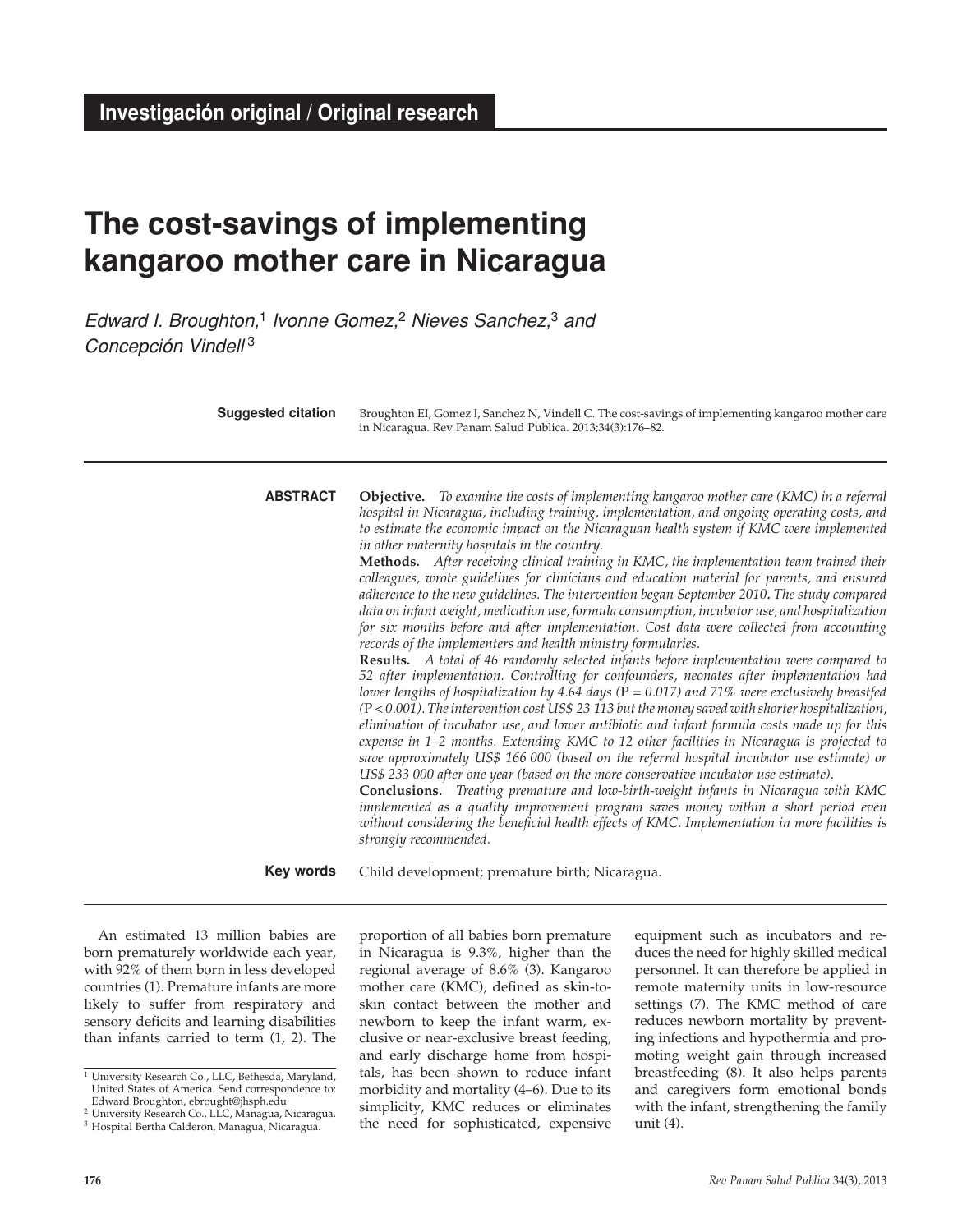The maternal and neonatal hospital in Nicaragua participating in this program is a 270-bed national referral and teaching hospital in Managua that provides medical and surgical care in obstetrics, gynecology, neonatology, and adolescent health. Just under 11 000 deliveries are performed there annually, of which 18% are premature deliveries and 14% are low-birth-weight (LBM). Between 2007 and 2010, the proportion of premature deliveries at the hospital increased (9). Before the KMC intervention at this hospital began in September 2010, preterm infants were admitted to nutritional recuperation rooms where they remained mostly in incubators for their entire length stay. Parents were only allowed to visit once per day, and the infants were fed exclusively with infant formula. Following discharge from the ward, these infants were not followed for systematic monitoring to assess their growth, development, and overall health.

Given the high burden of premature and LBM neonates in Nicaragua, a partnership was established between the Ministry of Health of Nicaragua (MINSA) and the U.S. Agency for International Development (USAID) Health Care Improvement Project (HCI) to support KMC implementation in the referral hospital with a plan to spread the practice to other hospitals after the initial phase. The intervention began with a 15 day KMC training at a specialized center in Bogota, Colombia, for three health workers from the referral hospital and a staff member from HCI who together comprised the KMC implementation team. The team returned to the referral hospital and implemented the new program in the facility for all infants of birth weight less than 2 500 g or born before 37 weeks of gestation.

There have been few published economic analyses conducted for KMC, and they have generally stated that the intervention is cost-efficient for managing LBM and premature infants, particularly in low-resource settings (7, 10). However, these studies examined operating costs but did not include the cost of training health providers on KMC so that they can effectively implement the intervention consistently with parents of premature and LBM infants. Other studies of KMC training programs for health providers have not included cost analysis or have presented its efficiency as a theoretical costing exercise (11–13).

This study examined the costs of implementing KMC in the referral hospital in Nicaragua, including costs for training health providers and implementing the program in the hospital, and the intervention's operating expenses. It also used the data from the referral hospital to estimate the economic impact on the Nicaraguan health system if KMC were implemented in other maternity hospitals in the country.

## **MATERIALS AND Methods**

## **Intervention**

After consultation and planning between MINSA and HCI, three clinicians from the referral hospital were accompanied by an improvement expert from HCI for a three-week training at the Kangaroo Foundation in Bogota, Colombia, in April 2010. The hospital staff included one neonatologist, one registered nurse, and one psychologist in order to create a multi-disciplinary approach to implementing KMC. On their return, dedicated space in the referral hospital was secured for the KMC program, and furniture, equipment, and supplies were purchased. The implementation team advocated for support for the introduction of KMC through a series of meetings with clinical staff and hospital management during which the evidence for the effectiveness of KMC was presented and discussed. The team provided formal, four-hour, clinical training sessions for other hospital staff and helped clinicians and other staff plan the changes required to insert the new care practices into their standard operating procedure.

The training was repeated as new staff joined the unit. While there was no periodic reinforcement training, there was ongoing monitoring of compliance with care protocols. When gaps were identified in compliance with care protocols, the RN or physician-in-charge would review the protocol for KMC care with team members.

The implementation team also developed a clinical management protocol manual; new clinical intake forms (to identify eligible infants for the program); informed consent forms; and an education manual for "Kangaroo Parents." Once implemented, daily educational presentations, designed by the psychologist, and including group meetings to discuss infant feeding and care, were

delivered for parents. The implementation team used a quality-improvement approach that included routine monitoring of the indicators of compliance with the new standards of care and promptly addressing deficiencies in quality performance by working closely with clinical staff and facility managers to motivate adherence to the KMC guidelines.

# **Study design**

This pre-/post-intervention study used data collected from patient medical charts and accounting records from the implementing agents. Premature infants, defined as those born at a gestational age of less than 37 weeks or with a birth weight lower than 2 500 g born at the referral hospital between January and September 2010 (pre-intervention) and October 2010 and June 2011 (post-intervention) were included in the sample. This hospital was chosen because it is the largest maternal hospital in the country and was selected by MINSA to participate in this initial implementation phase. A review of medical charts for the nine months before the intervention and nine months following its implementation allowed collection of data on infant weight, medication and formula consumption, and incubator use over the course of hospitalization. The pre- and post-intervention groups were matched on gestational age and weight at admission. No neonates were included in either group if they had medical problems other than those related to prematurity. All neonates included in the study had to be clinically stable and breathing without mechanical ventilator assistance. Data were collected by trained chart reviewers and collated anonymously for analysis. Information on the cost of implementing KMC was collected from the accounting records of HCI and MINSA costing records and formularies.

Because the study used secondary data already collected anonymously from patients as part of their routine medical care, the study was exempt from institutional ethics board review. Permission for data collection was sought and obtained from hospital administrators.

# **Analysis**

A Fisher's exact test and Student's *t*-test were performed for proportions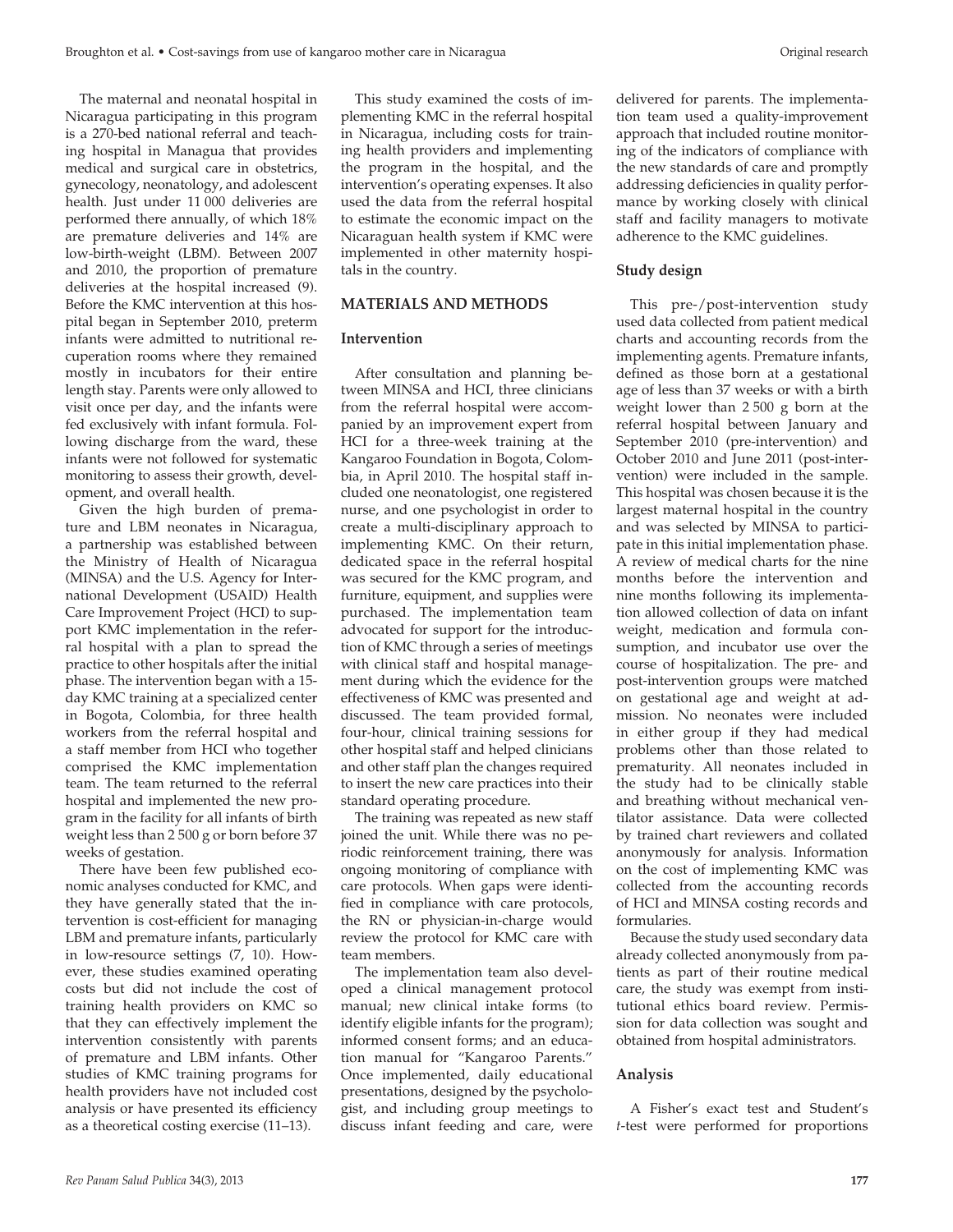and continuous variables respectively to determine differences between neonates in the pre- and post-KMC periods. Multiple linear regressions were used to estimate the difference in lengths of hospitalization controlling for potential confounders of admission weight and age.

Costs for the treatment of neonates in the two groups were calculated by multiplying the lengths of hospitalization determined from the regression results by average daily hospitalization cost. Average drug and infant formula costs were also included. For the post-KMC group, the total cost to MINSA and HCI for implementing the KMC program was added. All costs were collected as 2011 Nicaraguan *cordobas* and converted to 2011 U.S. dollars using the prevailing exchange rate (14).

Cost-effectiveness of implementing KMC in the referral hospital was determined using decision-tree analysis with inputs of data obtained from the hospital and from the project implementers.

Costs, personnel time, and epidemiological data extrapolated from the referral hospital example and estimates from other hospitals of the number of babies delivered were used as inputs into a decision tree to compare the hypothetical KMC intervention with business-asusual in order to estimate the economic impact of implementing KMC in other maternal health facilities beyond the referral hospital. Monte Carlo simulations using the sampling distribution of uncertain variables were conducted to determine the precision of the estimate.

#### **Results**

Ninety-eight charts from inpatient stays were reviewed: 46 before implementation of KMC and 52 in the period nine months after implementation. These were selected at random from among all charts from newborns over this period. Newborns from the period after KMC introduction were slightly lighter and had lower gestational age, although these differences were not statistically significant. The lower weight on discharge in the period after KMC introduction reflects the fact the discharge criteria for neonates in the KMC program include a lower weight than the discharge criteria before the change. Neonates after implementation of KMC had shorter hospitalizations, a substantially higher proportion of mothers breastfeeding, and correspondingly lower consumption of formula (Table 1).

The costs for all drugs and infant formula used by the sampled newborns were entered into a model to calculate average costs for neonates in the two groups, and found to be US\$ 4.97 before KMC and US\$ 3.65 after KMC. The difference was due primarily to lower cost for infant formula and medications in the post-KMC period. The total average cost for care for a neonate was US\$ 2 322 in the pre-KMC period and US\$ 1 808 in the KMC period. The largest part of these costs was training the three health professionals at the regional KMC training center for 15 days. The combined cost, considered a single, fixed expense, was just over US\$ 23 000. The additional perpatient cost included consumables given to the parents of each neonate (Table 2).

Analysis of the costs comparing the KMC to no KMC showed that the amount of money saved on inpatient treatment of high-risk neonates in the KMC program would offset the cost of initial training and implementation of health workers and changes to the hospital system after treatment of 45 premature neonates or 1–2 months of deliveries. After 12 months, implementing KMC in this referral hospital is projected to save more than US\$ 233 000 (Figure 1).

The second model that was used to calculate the projected comparative cost of expanding the scope of KMC training to include the 12 other largest maternal hospitals in Nicaragua that were not part of the initial implementation included the inputs listed in Tables 2 and 3. Salaries were obtained from MINSA records. The cost for the KMC training

program of hospital staff was based on having two physicians and one RN per hospital attending a 10-day training session conducted by the three trainers who implemented the program in the referral hospital. It includes the costs of trainers' per diem allowances, transport, and accommodation, estimated from previous experience of similar projects from HCI. The distributions representing the uncertainty in the estimates were based on the sampling distributions found in the data from the referral hospital. Two different estimates were used for expected prevalence of incubator use in the 12 hospitals: one based directly on what was found in the referral hospital, and another based on a conservative estimate of one-quarter of the usage level at the referral hospital, given that this hospital is a national referral center and thus more likely to treat a higher proportion of very sick premature neonates.

Point estimates for the difference in cost between the KMC and no KMC strategies show that even with the conservative estimate, implementing KMC is expected to begin to save money after fewer than 275 neonates are treated, or less than five months after full implementation. After 12 months of implementation, KMC is estimated to save more than US\$ 233 000 using the referral hospital incubator use data or around US\$ 166 000 with the more conservative incubator use estimate (Figure 2). However, these results are point estimates not taking into account the confidence intervals of data obtained from samples. Using the uncertainty in the model inputs, the acceptability curves show the probability of KMC implementation in

**TABLE 1. Characteristics of infants before and after implementation of kangaroo mother care (KMC),a Nicaragua, January 2010–June 2011b**

|                                           | Before KMC | After KMC | P       |
|-------------------------------------------|------------|-----------|---------|
| Number (%)                                | 46 (47)    | 52(53)    |         |
| Mean gestational age (weeks)              | 33.0       | 31.9      | 0.183   |
| Mean weight (g)                           |            |           |         |
| Admission                                 | 1 377      | 1 3 2 9   | 0.400   |
| Discharge                                 | 1753       | 1660      | 0.002   |
| Gain (%)                                  | 376 (27)   | 331 (25)  | 0.410   |
| Discharge to observation <sup>c</sup> (%) | 1(2)       | 2(4)      | 0.608   |
| Hospitalization days                      | 22.6       | 19.4      | 0.149   |
| Exclusive breastfeeding (%)               | 0(0)       | 37(71)    | < 0.001 |
| Total formula consumed (mL)               | 3876       | 1042      | < 0.001 |

a Defined as skin-to-skin contact between mother and newborn to keep infant warm; exclusive or near-exclusive breastfeeding; and early discharge home from hospitals.

b Multiple linear regressions yielded an estimated average difference in length of hospitalization between neonates in the pre-KMC and post-KMC periods of 4.64 days (*P* = 0.017) controlling for gestational age and admission weight.

<sup>c</sup> Newborns discharged from preterm infant care ward but remaining under observation in another ward.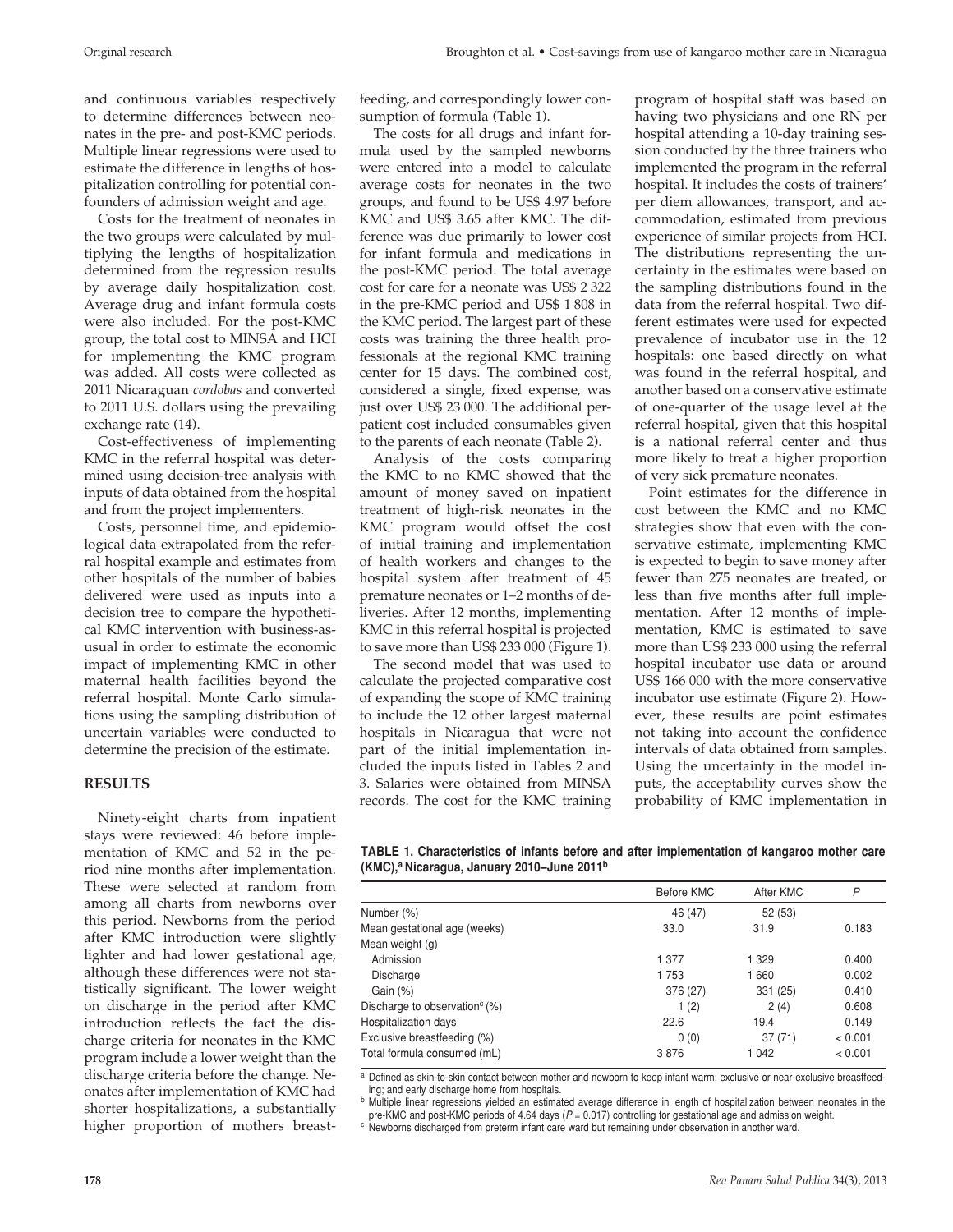**FIGURE 1. Cost of treating premature neonates prior to kangaroo mother care (KMC) intervention versus the cost of the intervention plus the cost of treating the neonates after the intervention, Nicaragua, from September 2010a**



**<sup>a</sup>** In 2011 Nicaraguan *cordobas* converted to 2011 U.S. dollars based on the prevailing exchange rate.

|                                       |  | TABLE 2. Cost of implementing a kangaroo mother care (KMC) intervention, Nicaragua, |  |  |  |  |
|---------------------------------------|--|-------------------------------------------------------------------------------------|--|--|--|--|
| September 2010-June 2011 <sup>a</sup> |  |                                                                                     |  |  |  |  |

| Type of cost                          | Activities or materials                                                                                                               | US\$    |
|---------------------------------------|---------------------------------------------------------------------------------------------------------------------------------------|---------|
| Actual fixed                          | 15-day training session at the regional KMC training center in Bogota,                                                                |         |
|                                       | Colombia, for three health workers                                                                                                    | 17088   |
|                                       | Furniture for counseling room                                                                                                         | 1556    |
|                                       | Belts, clothing, and equipment for breastfeeding                                                                                      | 1515    |
|                                       | Durable medical equipment                                                                                                             | 841     |
|                                       | Workshop and other sessions to review/adapt tools                                                                                     | 650     |
|                                       | Counseling literature                                                                                                                 | 768     |
|                                       | Promotional materials                                                                                                                 | 695     |
|                                       | Subtotal                                                                                                                              | 23 113  |
| Projected fixed<br>(for 12 hospitals) | 10-day training session at 12 hospitals, with three trainers, two<br>physicians, and one registered nurse per hospital, and including |         |
|                                       | trainers' per diem and estimated travel and accommodation costs                                                                       | 96 300  |
|                                       | Furniture for counseling room                                                                                                         | 3 0 0 0 |
|                                       | Belts, garments, and equipment for breastfeeding                                                                                      | 1515    |
|                                       | Durable medical equipment                                                                                                             | 2522    |
|                                       | Workshop and other sessions to review/adapt tools                                                                                     | 1 300   |
|                                       | Counseling literature                                                                                                                 | 768     |
|                                       | Promotional materials                                                                                                                 | 795     |
|                                       | Subtotal                                                                                                                              | 106 200 |
| Additional per-patient                | KMC garments (e.g., cloth wraps)                                                                                                      | 2       |
|                                       | Other consumables                                                                                                                     | 1       |
|                                       | Parent education literature                                                                                                           | 0.63    |
|                                       | Subtotal                                                                                                                              | 3.63    |

a In 2011 Nicaraguan *cordobas* converted to 2011 U.S. dollars based on the prevailing exchange rate.

the 12 hospitals being cost-saving over time. Even under conservative assumptions, using KMC is projected with almost 100% certainty to produce savings after one year of implementation.

## **Discussion**

While there have been few economic analyses of KMC, there have been studies that demonstrate the costs and impact

of various postnatal care services that are part of KMC. Darmstadt et al. (15) estimated that the promotion of early and exclusive breastfeeding practices, keeping the infant warm, and paying special attention to feeding and hygiene of preterm and LBM infants could avert 6%–19% of deaths in 60 low-income countries at a cost of US\$ \$0.36–0.71 billion. Several different programs to increase breastfeeding of LBM infants have been found cost-effective in various settings (16, 17). Results from this study are consistent with these previous findings.

The KMC method was developed in the 1970s by Colombian pediatricians and has been endorsed by the World Health Organization (WHO), which published KMC practice guidelines in 2003 (18). However, in Latin America, with the exceptions of Colombia and Brazil, the practice has not been made widely available to parents of LBM children despite its demonstrated effectiveness, longevity, and recognition (19). In Nicaragua, KMC was viewed as a strategy for use in very low-income settings and was therefore stigmatized as inferior to interventions based on high technology despite contrary evidence. Because there was no advocacy (including dissemination of the evidence of its effectiveness), many practicing clinicians were not aware of KMC as a clinically effective patient management option. In addition, investment in the equipment and training required for successful implementation was inadequate. The strategy adopted in the 2010 intervention was to address these implementation challenges. Previous KMC interventions had focused narrowly on training in methods without addressing operational barriers to implementation.

In 2009, USAID initiated support to develop KMC in Latin America and the Caribbean (LAC) through the LAC Neonatal Health Alliance. Since then, USAID has supported development of KMC programs in 10 LAC countries: Bolivia, Dominican Republic, Ecuador, El Salvador, Haiti, Honduras, Guatemala, Nicaragua, Paraguay, and Peru. Technical support for these programs is provided by HCI and the Maternal and Child Health Integrated Programs (MCHIP) (19, 20). The important aspect of the intervention in Nicaragua is that it combined comprehensive content training on KMC with improvement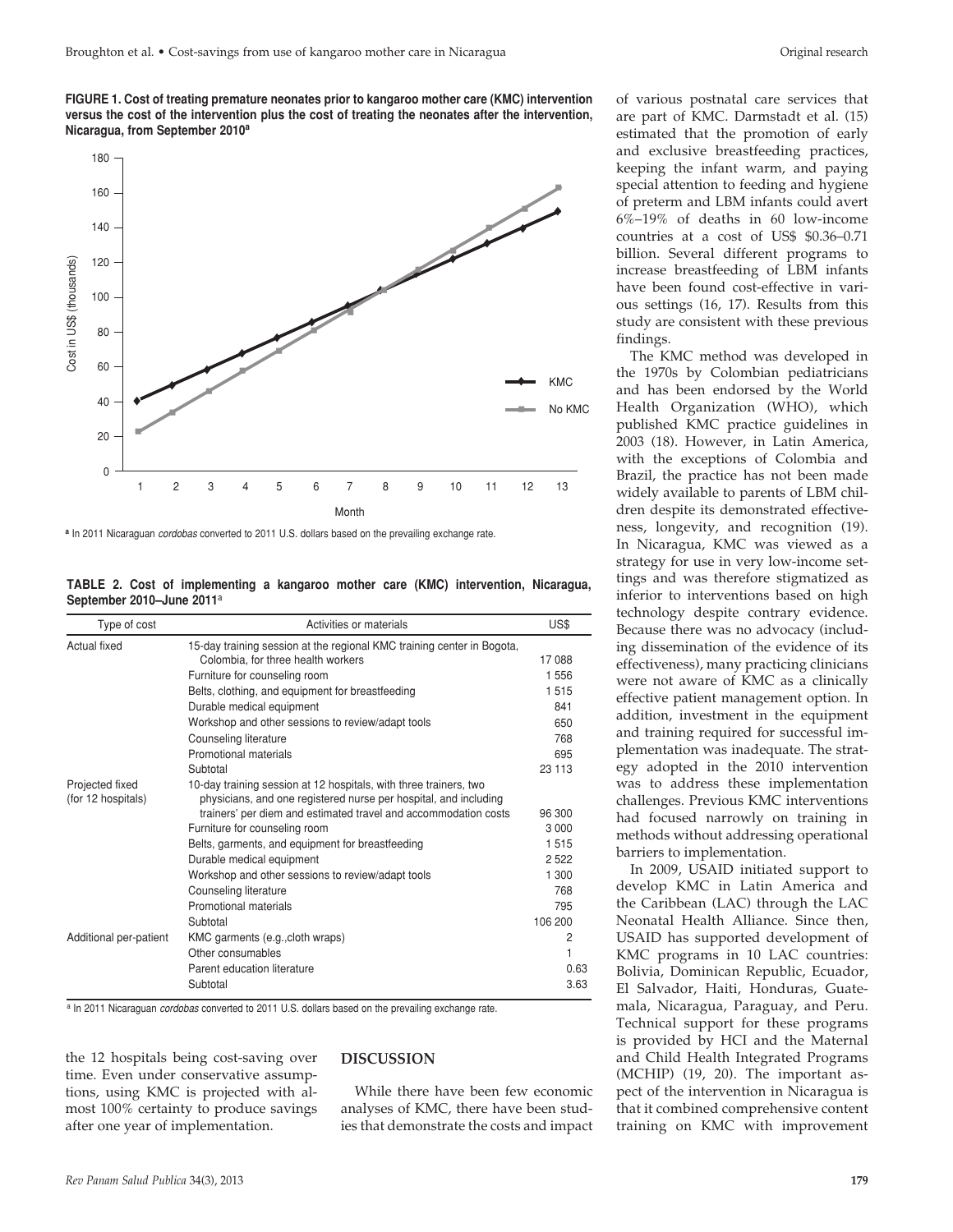**TABLE 3. Inputs for cost comparison model for extending a kangaroo mother care (KMC) intervention to 12 hospitals, Nicaragua, September 2010a**

| Input                                          | Estimate          | <b>Distribution</b>   | Source                      |
|------------------------------------------------|-------------------|-----------------------|-----------------------------|
| Probability of using incubator (no KMC)        | 0.33              | Binomial ( $n = 46$ ) | RMH <sup>b</sup> experience |
| Average days in incubator                      | $11.8$ days       | Normal $(s = 1.5)$    | RMH <sup>b</sup> experience |
| Length of stay with KMC                        | $19.4$ days       | Normal $(s = 1.5)$    | RMH <sup>b</sup> experience |
| Length of stay without KMC                     | 24.0 days         | Normal $(s = 1.5)$    | RMH <sup>b</sup> experience |
| Medication/formula cost with KMC               | <b>US\$ 3.65</b>  | Normal $(s = 0.4)$    | RMH <sup>b</sup> experience |
| Medication/formula cost without KMC            | <b>US\$ 4.97</b>  | Normal $(s = 0.5)$    | RMH <sup>b</sup> experience |
| Additional costs for KMC                       | <b>US\$ 3.93</b>  | Normal $(s = 0.4)$    | RMH <sup>b</sup> experience |
| Cost of hospital day                           | <b>US\$ 93.00</b> |                       | RMH <sup>b</sup> experience |
| Cost of incubator day                          | <b>US\$ 27.00</b> |                       | RMH <sup>b</sup> experience |
| Number of additional hospitals                 | 12                |                       | MINSA <sup>c</sup> data     |
| Number of staff for KMC training per hospital  | 3                 |                       | RMH experience              |
| Number of KMC trainers required                | 3                 |                       | RMH experience              |
| Number of days for training                    | 10                |                       | RMH experience              |
| Premature, low-birth-weight neonates per month |                   |                       |                             |
| in 12 hospitals                                | 350               |                       | MINSA data                  |
| Salary per physician per day                   | 50                |                       | MINSA data                  |
| Salary per registered nurse per day            | 17                |                       | MINSA data                  |

a Costs in 2011 Nicaraguan cordobas converted to 2011 U.S. dollars based on the prevailing exchange rate.

**b** RMH: Referral Maternity Hospital.

<sup>c</sup> Ministry of Health.

**FIGURE 2. Cost-saving estimates for different model assumptions related to incubator use in 12 maternal hospitals, Nicaragua, from September 2010a**



**<sup>a</sup>** In 2011 Nicaraguan *cordobas* converted to 2011 U.S. dollars based on the prevailing exchange rate.

methods implemented by HCI to ensure that changes in the facility were made to institutionalize KMC as routine practice in the care of premature and LBM infants.

#### **Limitations**

One major limitation of this study was the absence of a control group. Modeling calculations were based on the assumption that all changes seen from the pre-KMC baseline to the period after KMC was put in place were due solely to KMC and not to an unrelated temporal trend. There were no other changes in neonatal care implemented at the referral hospital and no regional or national programs that may have affected maternal and neonatal health over the period,

so there was no reason to consider this assumption as flawed. However, the study would have been strengthened with a control group to clarify how much of the observed changes could be specifically attributed to implementing KMC. Because the hospital for the initial intervention is a national referral facility, it is possible that it receives a higher proportion of high-risk deliveries and therefore may be caring for more complicated and medically needy patients than the 12 hospitals being considered in the model for scaling up the program. This is why two model outputs—one using the referral hospital data and one using a substantially more conservative use of incubators—were presented. If more complete patient data had been available from the 12 other hospitals, they could have been used as inputs for greater accuracy.

For this analysis, it was assumed that the overall clinical outcomes of neonates treated with KMC or no KMC were essentially the same. The long-term benefits of KMC, including the higher rate of exclusive breastfeeding found among neonates in the post-KMC period, were not taken into account. Including health and economic impacts of these benefits such as improved cognitive development of the infant (21) and a lower risk of stunting and wasting (22) would have made the implementation cost-saving at an even earlier point. Any future study of the efficiency of the program would be improved by looking at clinical indicator outcomes over a longer period to obtain a true measure of the incremental effectiveness of KMC.

Even with these limitations—and under conservative assumptions of treatment cost for premature neonates without KMC—it is clear that implementation of the program saved the hospital and therefore MINSA a substantial amount of money a few months after implementation and would likely save MINSA even more money within a few months of expanding the program to the 12 additional hospitals. When accounting for uncertainty in the model predicting costsavings in the 12 scale-up hospitals, a high level of certainty is reached before the end of the first year of implementation. A prediction of incubator use of half of what was seen in the referral hospital was used to account for the possibility that sicker neonates were taken to the referral hospital because it is likely to be the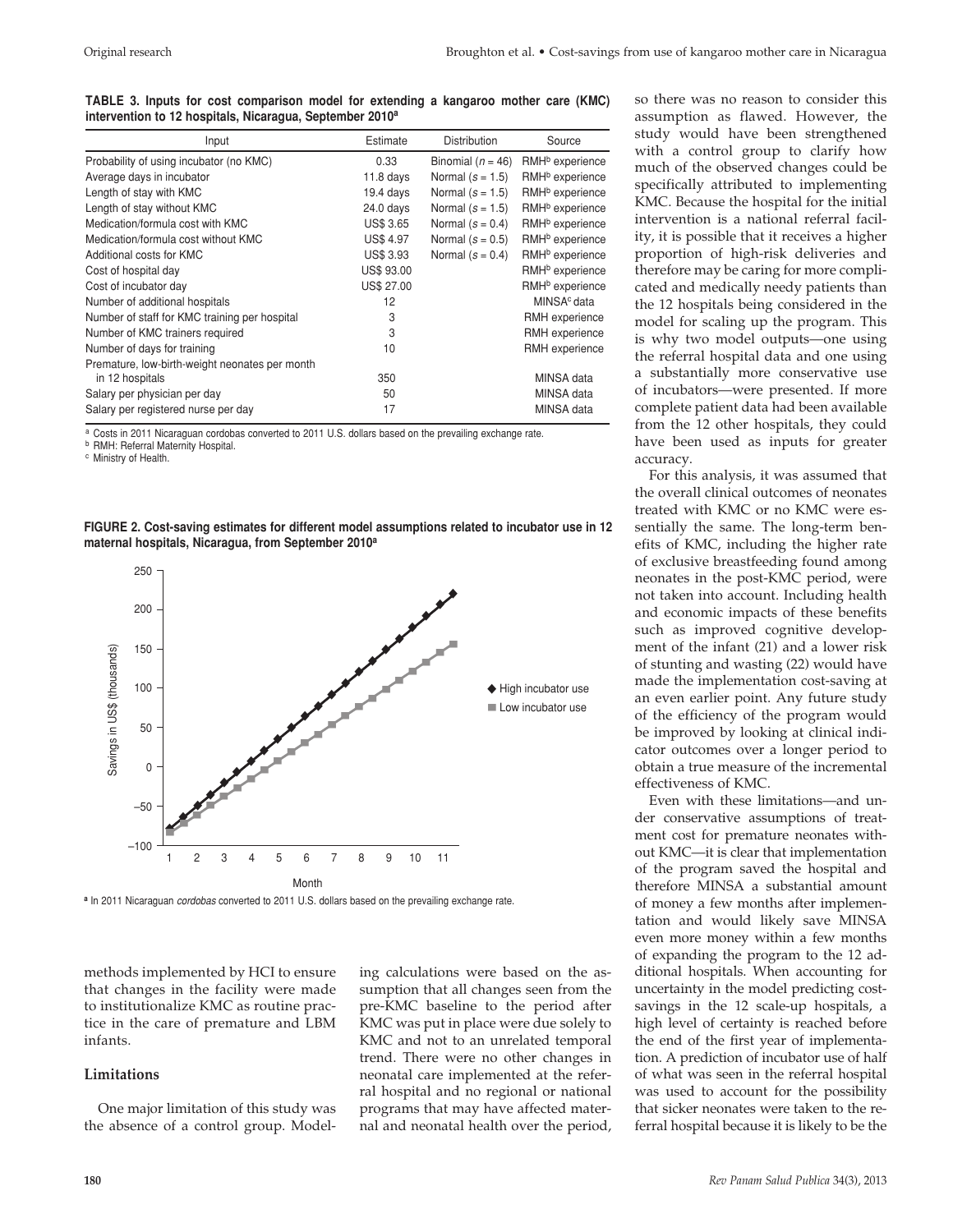the predicted outcome was found when this lower incubator input was used, indicating that the incubator is not a major driver of cost differences between the KMC and business-as-usual strategies.

### **Conclusion and recommendations**

Evidence indicates that implementation of KMC using quality improvement methods to institutionalize changes in clinical practice in this setting saved money in less than two months by decreasing lengths of stay, incubator use, and antibiotic and formula consumption by premature and LBM infants. Modeling with conservative assumptions suggests that implementing the program in 12 of Nicaragua's largest maternity hospitals would also be costsaving in less than one year. Given that an investment of just over \$100,000 required to initiate the program in the 12 facilities is about 0.007% (23) of national spending on health and that the investment will lead to substantial savings in a short time, we strongly recommend implementing KMC in those facilities.

**Funding.** This study was supported by the American people through the United States Agency for International Development (USAID) and its Health Care Improvement Project (HCI). HCI is managed by University Research Co., LLC (URC) under the terms of contract number GHN-I-03-07-00003-00. The authors thank Lani Marquez and Jim Heiby for their critical reviews of the manuscript. Stacie Gobin provided assistance with the literature review.

**Conflicts of interest.** None.

### **REFERENCES**

- 1. Beck S, Wojdyla D, Say L, Betran AP, Merialdi M, Requejo JH, et al. The worldwide incidence of preterm birth: a systematic review of maternal mortality and morbidity. Bull World Health Organ. 2010;88(1):31–8.
- 2. Lawn JE, Cousens S, Zupan J; Lancet Neonatal Survival Steering Team. 4 million neonatal deaths: when? where? why? Lancet. 2005;365(9462):891–900.
- 3. March of Dimes; PMNCH; Save the Children; World Health Organization. Born too soon: the global action report on preterm birth. Geneva: WHO; 2012.
- 4. Conde-Agudelo A, Diaz-Rossello JL, Belizan JM. Kangaroo mother care to reduce morbidity and mortality in low birthweight infants. Cochrane Database Syst Rev. 2003(2):CD002771.
- 5. Kramer MS, Demissie K, Yang H, Platt RW, Sauvé R, Liston R. The contribution of mild and moderate preterm birth to infant mortality. Fetal and Infant Health Study Group of the Canadian Perinatal Surveillance System. JAMA. 2000;284(7):843–9.
- 6. Liu L, Johnson HL, Cousens S, Perin J, Scott S, Lawn JE, et al. Global, regional, and national causes of child mortality: an updated systematic analysis for 2010 with time trends since 2000. Lancet. 2012;379(9832):2151–61.
- 7. Cattaneo A, Davanzo R, Worku B, Surjono A, Echeverria M, Bedri A, et al. Kangaroo mother care for low birthweight infants: a randomized controlled trial in different settings. Acta Paediatr. 1998;87(9):976–85.
- 8. Darmstadt GL, Bhutta ZA, Cousens S, Adam T, Walker N, de Bernis L. Evidence-based, costeffective interventions: how many newborn babies can we save? Lancet. 2005;365(9463): 977–88.
- 9. Bertha Calderon Hospital Department of Statistics. Maternal and neonatal statistics for

Bertha Calderon Hospital. Managua: Bertha Calderon Hospital; 2011.

- 10. Hall D, Kirsten G. Kangaroo Mother Care–a review. Transfus Med. 2008;18(2):77–82.
- 11. Bergh AM, Pattinson RC. Costing of outreach strategies for implementing new health care interventions—the case of Kangaroo Mother Care. Proceedings of the 24th Conference on Priorities in Perinatal Care, Langebaan, South Africa, 2005 March 8–11. Available from: http://www.perinatalpriorities.co.za/ proceedingsdb
- 12. Bergh AM, Rogers-Bloch Q, Pratomo H, Uhudiyah U, Poernomo Sigit Sidi I, Rustina Y, et al. Progress in the Implementation of kangaroo mother care in 10 hospitals in Indonesia. J Trop Pediatr. 2012;58(5):402–5.
- 13. Bergh AM, van Rooyen E, Pattinson RC. Scaling up kangaroo mother care in South Africa: 'on-site' versus 'off-site' educational facilitation. Hum Resour Health. 2008;6:13.
- 14. Oanda.com. Historical exchange rates [Internet]. Toronto: OANDA Corporation; c1996– 2013.
- 15. Darmstadt GL, Walker N, Lawn JE, Bhutta ZA, Haws RA, Cousens S. Saving newborn lives in Asia and Africa: cost and impact of phased scale-up of interventions within the continuum of care. Health Policy Plan. 2008;23(2):101–17.
- 16. Renfrew MJ, Craig D, Dyson L, McCormick F, Rice S, King SE, et al. Breastfeeding promotion for infants in neonatal units: a systematic review and economic analysis. Health Technol Assess. 2009;13(40):1–146, iii–iv.
- 17. Rice SJ, Craig D, McCormick F, Renfrew MJ, Williams AF. Economic evaluation of enhanced staff contact for the promotion of breastfeeding for low birth weight infants. Int J Technol Assess Health Care. 2010;26(2):133–40.
- 18. World Health Organization Department of Reproductive Health and Research. Kangaroo mother care: a practical guide. Geneva: WHO; 2003. Available from: http://www. who.int/reproductivehealth/publications/ maternal\_perinatal\_health/9241590351/en/
- 19. U.S. Agency for International Development Maternal and Child Health Integrated Program. Kangaroo mother care: implementation guide. Washington: USAID-MCHIP; 2012.
- 20. U.S. Agency for International Development Health Care Improvement Project. Improving outcomes of premature and low birth weight babies through kangaroo mother care. Bethesda, MD: University Research Co., LLC; 2011. Available from: http://www.hciproject.org/sites/default/files/Improving\_newborn\_outcomes\_Kangaroo\_care\_Nov2011.pdf
- 21. Charpak N, Ruiz JG, Zupan J, Cattaneo A, Figueroa Z, Tessier R, et al. Kangaroo mother care: 25 years after. Acta Paediatr. 2005;94(5):514–22.
- 22. Nagai S, Yonemoto N, Rabesandratana N, Andrianarimanana D, Nakayama T, Mori R. Long-term effects of earlier initiated continuous Kangaroo Mother Care (KMC) for lowbirth-weight (LBW) infants in Madagascar. Acta Paediatr. 2011;100(12):e241–7.
- 23. World Health Organization. Nicaragua: health profile. Geneva: WHO; 2012. Available from: [http://www.who.int/gho/](http://www.who.int/gho/countries/nic.pdf) [countries/nic.pdf](http://www.who.int/gho/countries/nic.pdf)

Manuscript received on 11 October 2012. Revised version accepted for publication on 5 September 2013.